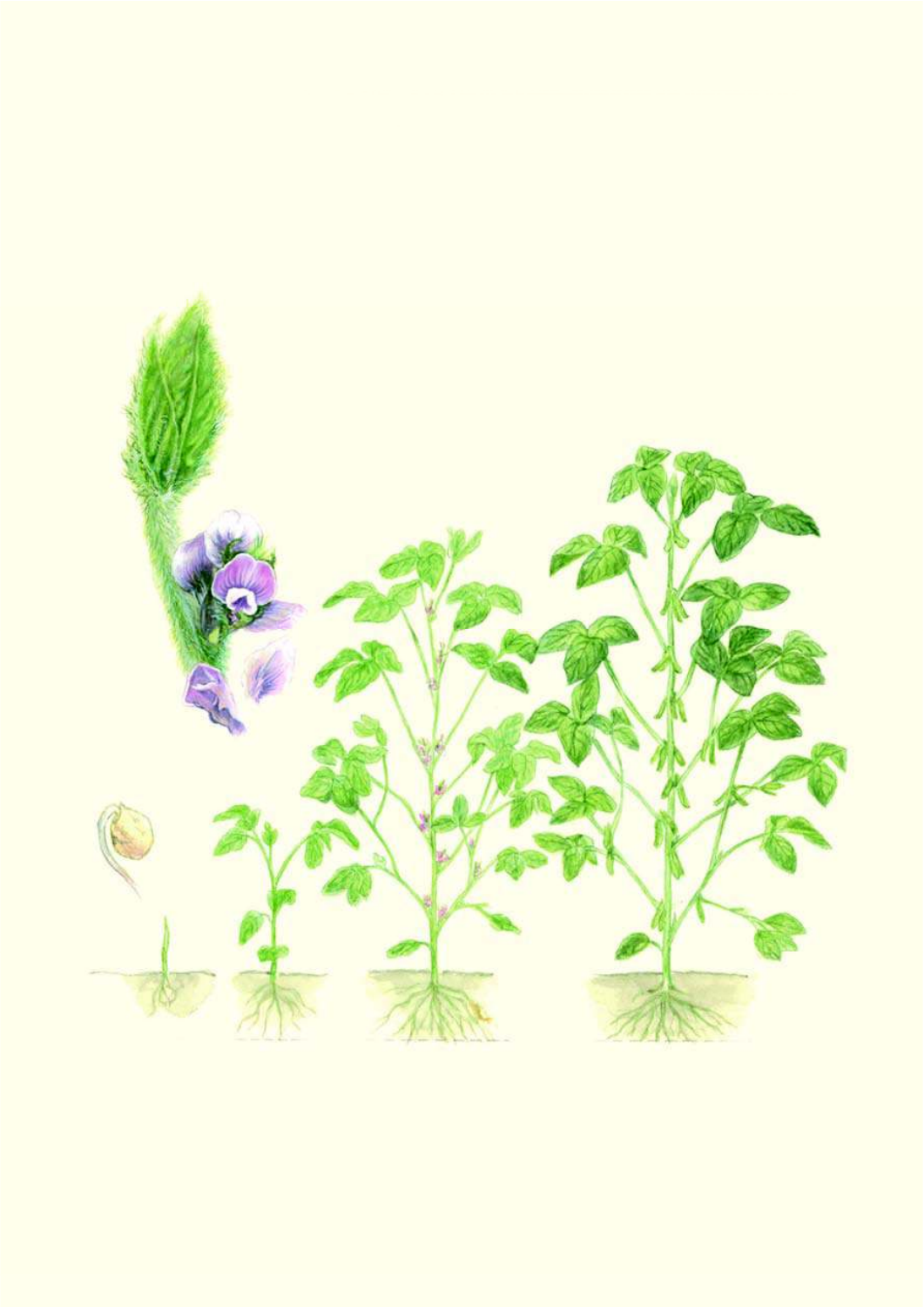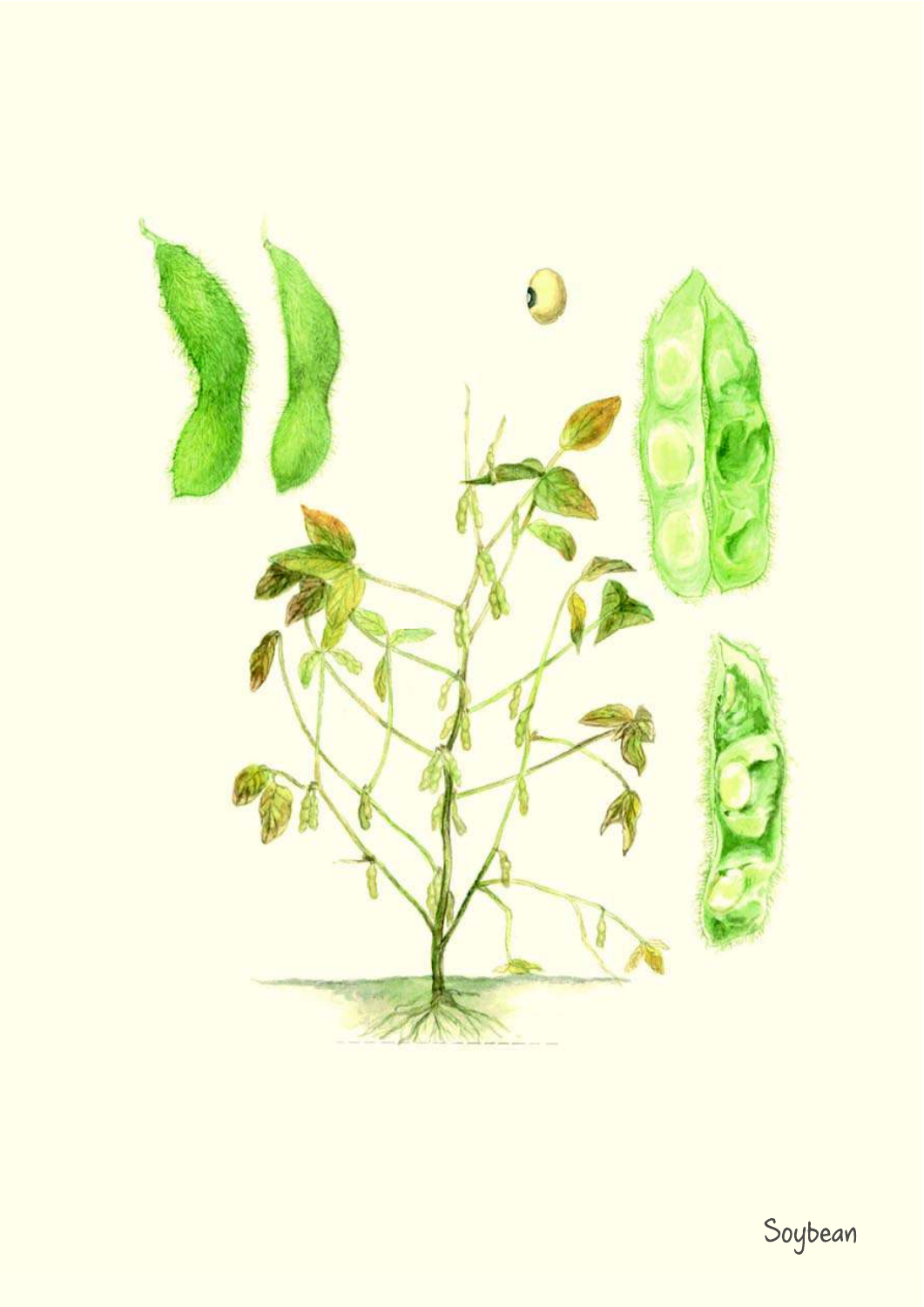Suhas P. Wani *(ICRISAT, Andhra Pradesh, India),*

Lee K. Heng *(Soil and Water Management & Crop Nutrition Section, Joint FAO/ IAEA Division, Vienna, Austria)*

#### **CONTRIBUTING AUTHOR**

Nageswara Rao Vajja *(ICRISAT, Andhra Pradesh, India)*

#### **AKNOWLEDGMENTS**

Gerrit Hoogenboom *(University of Georgia, Athens, USA),* Piara Singh *(ICRISAT, Andhra Pradesh, India)*

#### **SCIENTISTS CONTRIBUTING WITH EXPERIMENTAL DATA AND TESTS FOR THE CALIBRATION OF AQUACROP**

Arianna Facchi *(Universitá di Milano, Milano, Italy),* Gerrit Hoogenboom *(University of Georgia, Athens, USA),* Fadi Karam *(formerly LARI, Tal Amara, Lebanon; currently ICARDA, Aleppo, Syria),* Suhas P. Wani and Piara Singh *(ICRISAT, Andhra Pradesh, India)*

# LEAD AUTHORS | **SOYbean**

# **GENERAL DESCRIPTION**

ultivated soybean (*Glycine max* (L.) Merr.) is a major oilseed and protein rich annual legume crop grown on about 99 million ha and producing 223 million tonne of grain worldwide (*FAO*, 2011). The crop originated in Chin **ultivated** soybean (*Glycine max* (L.) Merr.) is a major oilseed and protein rich annual legume crop grown on about 99 million ha and producing 223 million tonne of grain worldwide (*FAO, 2011*). wild progenitor. Soybean represents nearly 50 percent of the total area cropped with seeds providing approximately 56 percent of the total edible oilseeds and 30 percent of vegetable oil production worldwide. Over the last 50 years, world production has increased eight times as a result of the substantial increase in average yields and the expansion in cultivated area (Figure 1).

Soybean is grown from the equator to latitudes 55º N or S and as high as 2 000 m. However, main soybean production is concentrated between 25º and 45º N regions, and generally grown below 1 000 m altitude (Singh *et al.*, 2009) (Figure 2). The five top producers of soybean, the United States, Brazil, Argentina, China and India, in that order, account for more than 93 percent of global production. Soybean cultivation is also increasingly popular in Paraguay, Canada, Bolivia, Ukraine, Uruguay, Indonesia, Russian Federation and Nigeria.

Today most commercially grown soybeans are the yellow-seeded field cultivars used for animal feed, oil production (for food and industrial uses), and as a protein-rich food. Other cultivars are available for special use: forage and hay (with an abundance of stems and leaves) and as a vegetable (large-seeded, various coloured varieties).

Soybean fits well into crop rotations and intercropping systems. Most prominent cropping sequences are soybean-maize and soybean-wheat in the United States, Brazil and Argentina. Soybean-chickpea, soybeanmustard, soybean-wheat sequences and soybean intercropping with pigeonpea or cotton are common in India and China. In Indonesia double or even triple cropping is practised with rice(-rice)-soybean, where soybean is grown on the residual moisture in rice fields in the dry season. In Vietnam soybean is grown as a late summer crop for fodder after the rice harvest. Work by International Crop Research Institute for the Semi-arid Tropics (ICRISAT) in India had shown that yield increases with soybean-chickpea and soybean/pigeonpea sequential and intercrop systems was possibly because more nitrogen is made available when one legume crop follows another. If soybeans have not been grown in a particular location for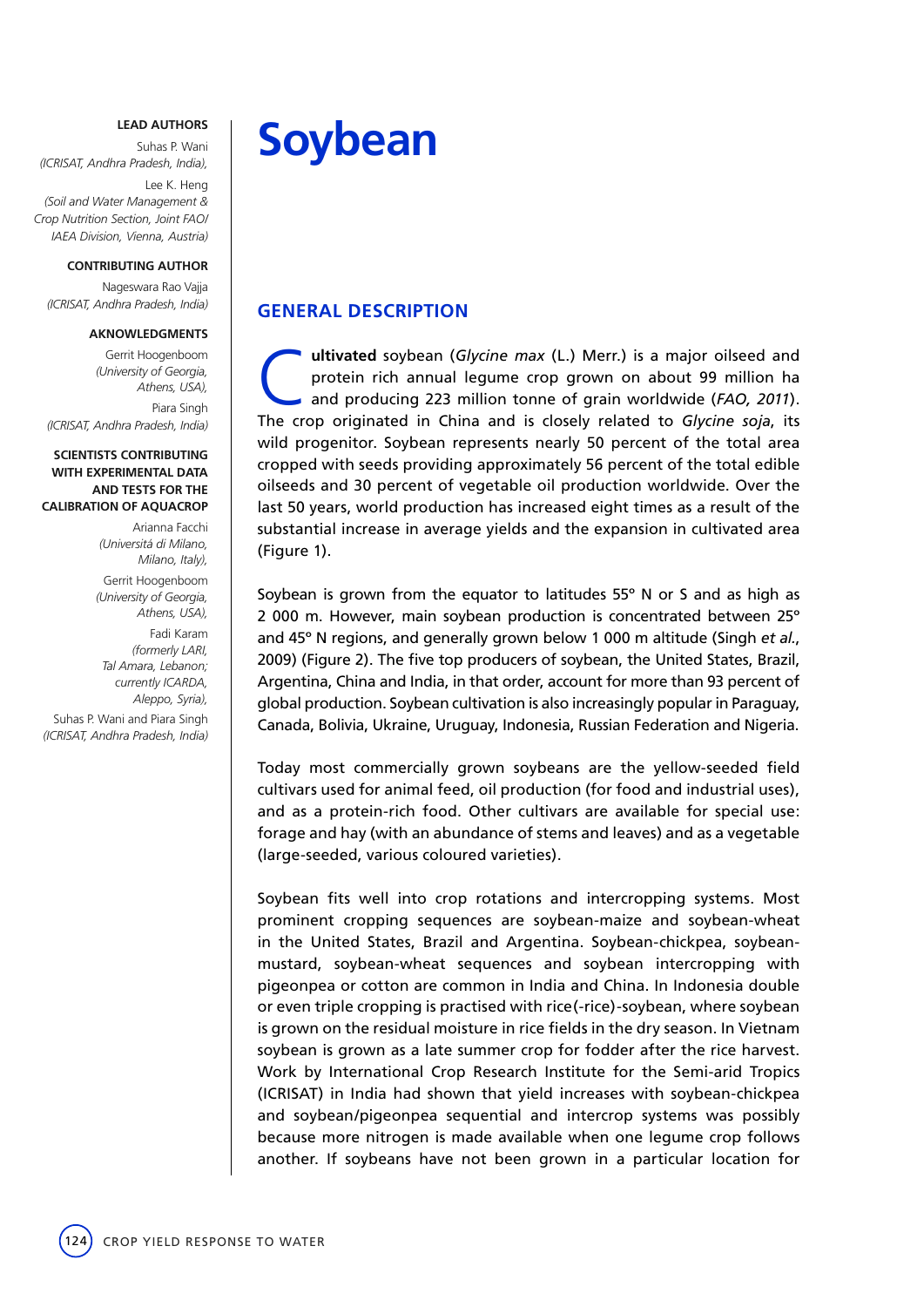

**FIGURE 1** World soybean harvested area and average yield over the period 1961-2009 (FAO, 2011).





*Reference year 2000*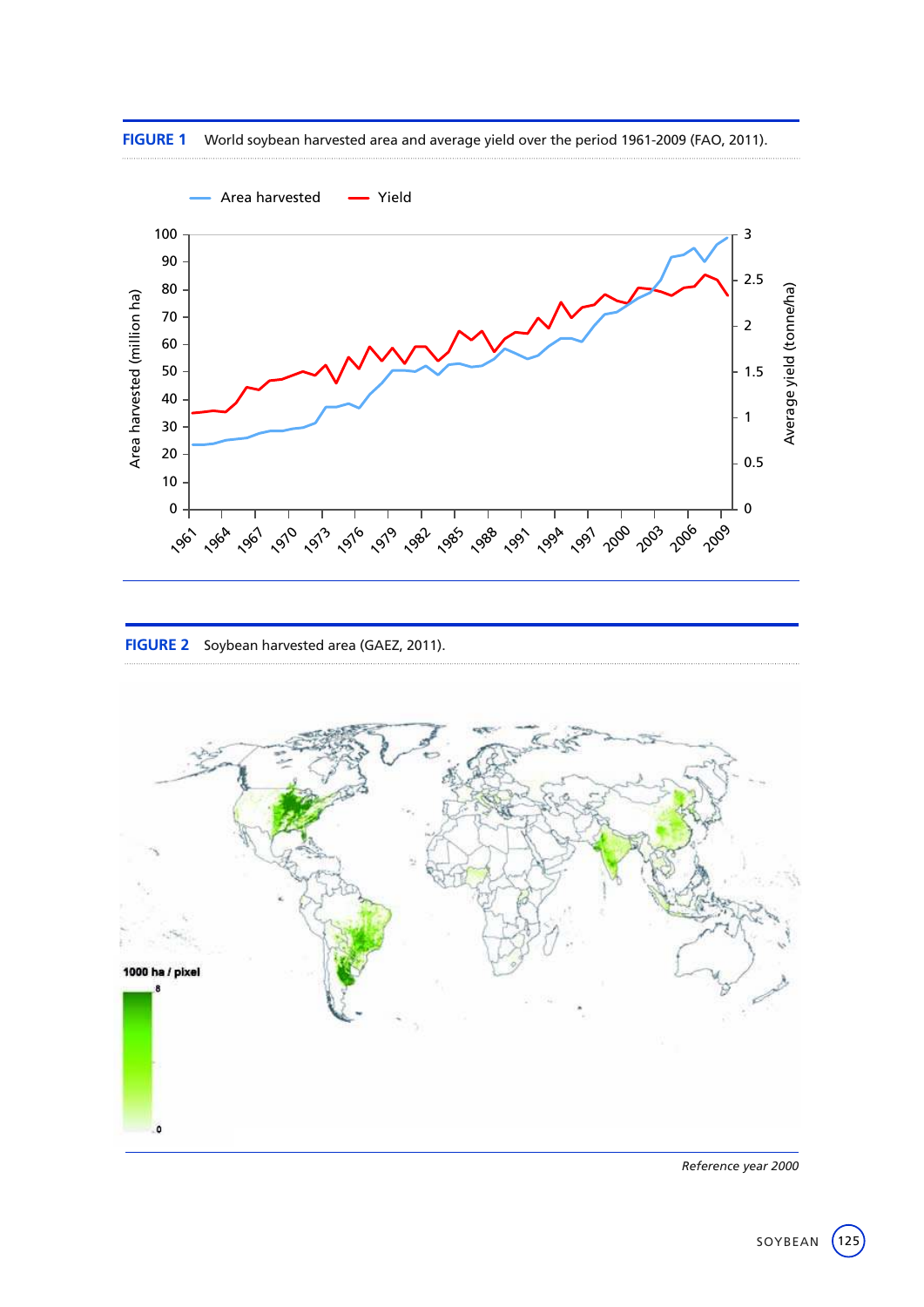three or more years, it is best to inoculate the seed with an effective strain of nitrogen-fixing bacteria (*Rhizobium*).

#### **GROWTH AND DEVELOPMENT**

Soybean cultivars vary from being highly determinate to indeterminate. Indeterminate plants are those that continue to produce leaves, new flowers and pods for several weeks after the start of flowering. They typically grow taller, to 1 m, and are more common at higher latitudes with short growing seasons. Growth is stopped by cold temperature near the season's end. Determinate plants complete their growth in height and then produce the flowers at about the same time. They are usually one-half to two-thirds (0.45 to 0.6 m) as tall as indeterminate cultivars. There is however no correlation between plant height and seed yield (Figure 3).

Soybean is grown mainly under rainfed conditions in late spring or summer, when there is rain. In India and China, soybean is mostly sown in May/June to early July but may be grown in spring and sown between February and March in the southern regions. In the United States, Brazil, and Argentina sowing season starts in May and ends by mid-July as the summer crop or is planted after winter wheat. Late plantings generally have smaller canopies and produce less than early plantings. In areas of high rainfall, raised seedbeds in the form of broad-bed and furrow or ridge and furrow land forms are well suited to draining out excess water from Vertisols and to providing good aeration of the root zone. Planting density ranges from 150 000 to 500 000 plant/ha, depending on seed cost and environmental factors. In India, optimum plant population of 330 000 plant/ha is recommended, and it can be achieved with a seed rate of 80-100 kg/ha based on seed size. In the United States, common row spacing is 0.50 m, while in Brazil, Argentina, China and India, rows are often narrower (0.33 m). Sowing depth of 2.5 to 4.0 cm is optimum for good germination. Optimum average air temperature for rapid germination is approximately 30 ºC.

Soybean is very adaptable to different cropping systems, as there is wide variation in the length of the life cycle, between 70 and 140 days depending on the cultivar and season. Because of variation in season length with latitude and the need to fit into a particular time span in crop rotations, life cycle length was important enough to prompt the designation of soybean cultivars by maturity groups in North America. The designation uses Roman numerals up to X, with the duration to maturity increasing as the numeral increases. The breeding of lines with even shorter life cycles later caused the extension of the low end of the maturity groups, from I to 0, 00, and 000. Soybean flowering is determined by photoperiod and thermal regime. Cultivars in late maturity groups, grown in lower latitudes, initiate flowers at shorter day length (e.g. 10 hours), whereas cultivars in early maturity groups, grown in higher latitudes, initiate flowers at longer day length (e.g. 13 hours). It is important to grow locally-adapted cultivars at a given latitude. For example, if a cultivar suitable for a higher latitude is grown at a lower latitude, it would flower and mature too early and yield less.

Short duration cultivars, ranging from 95 to 115 days, are popular in India, the USA, China (Heilongjiang province and Huai river valley), while even shorter life cycles are used in Korea. Medium duration cultivars of 120 to 140 days are grown in China (Northeast and Loess plateau). Brazil and Argentina prefer the longer season cultivars, which produce up to 20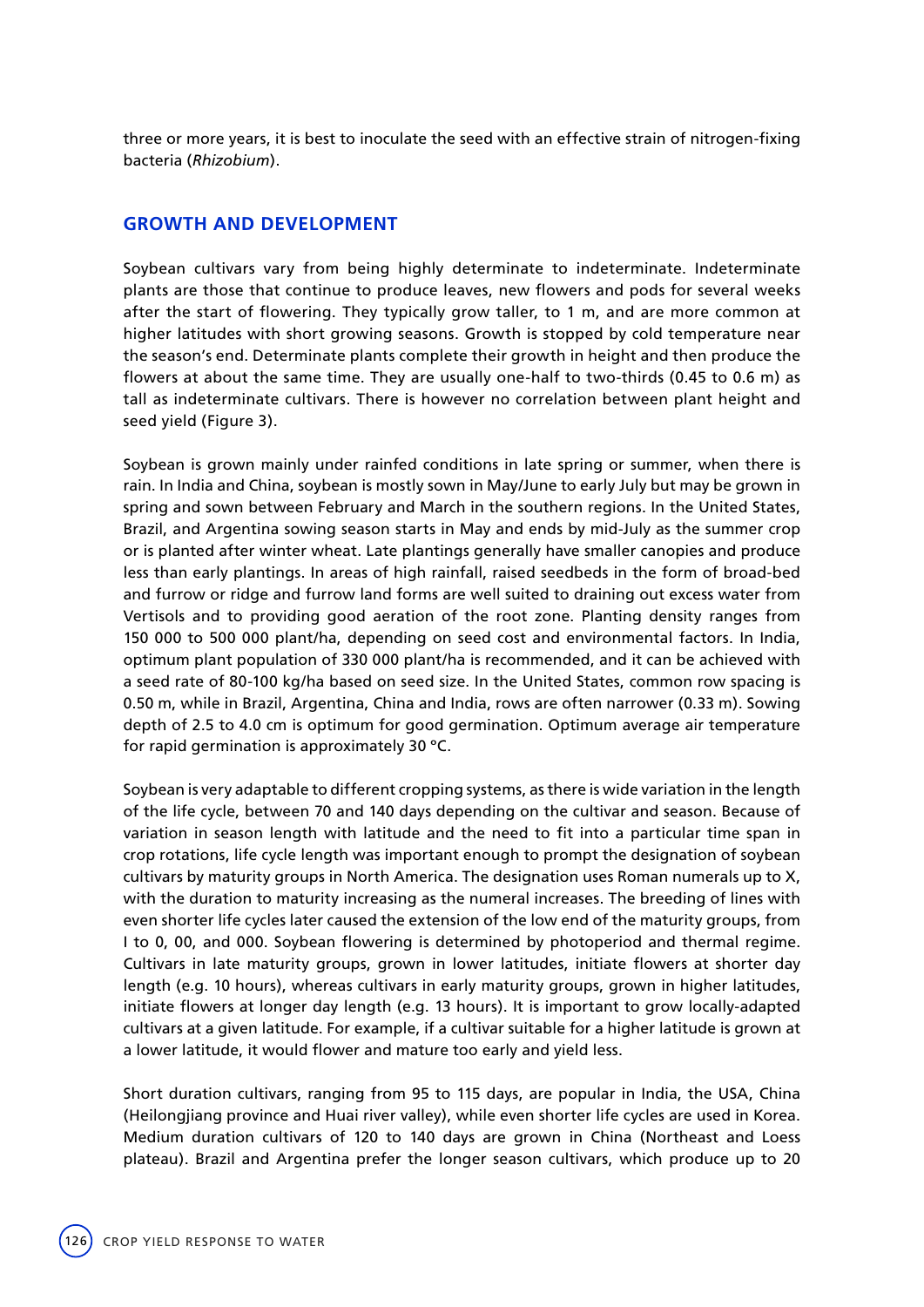

percent higher yield than the early maturing. Most cultivars suitable for the rainy season are medium maturing, between 95 and 115 days. For cultivars of this maturity range, indicative duration of the different growth phases is as follows:

- sowing to emergence: 6 days;
- sowing to maximum canopy: 50-55 days (depends on plant density);
- sowing to onset of canopy senescence: 80 days, and time from onset to completion of canopy senescence: 25 days;
- sowing to physiological maturity: 105 days; and
- sowing to flowering: 36-45 days, and flowering duration: 14-20 days.

Determinant cultivars reach maximum canopy cover and height at early reproductive stages (between R1 and R3 of soybean growth stages), while the canopy of the indeterminate type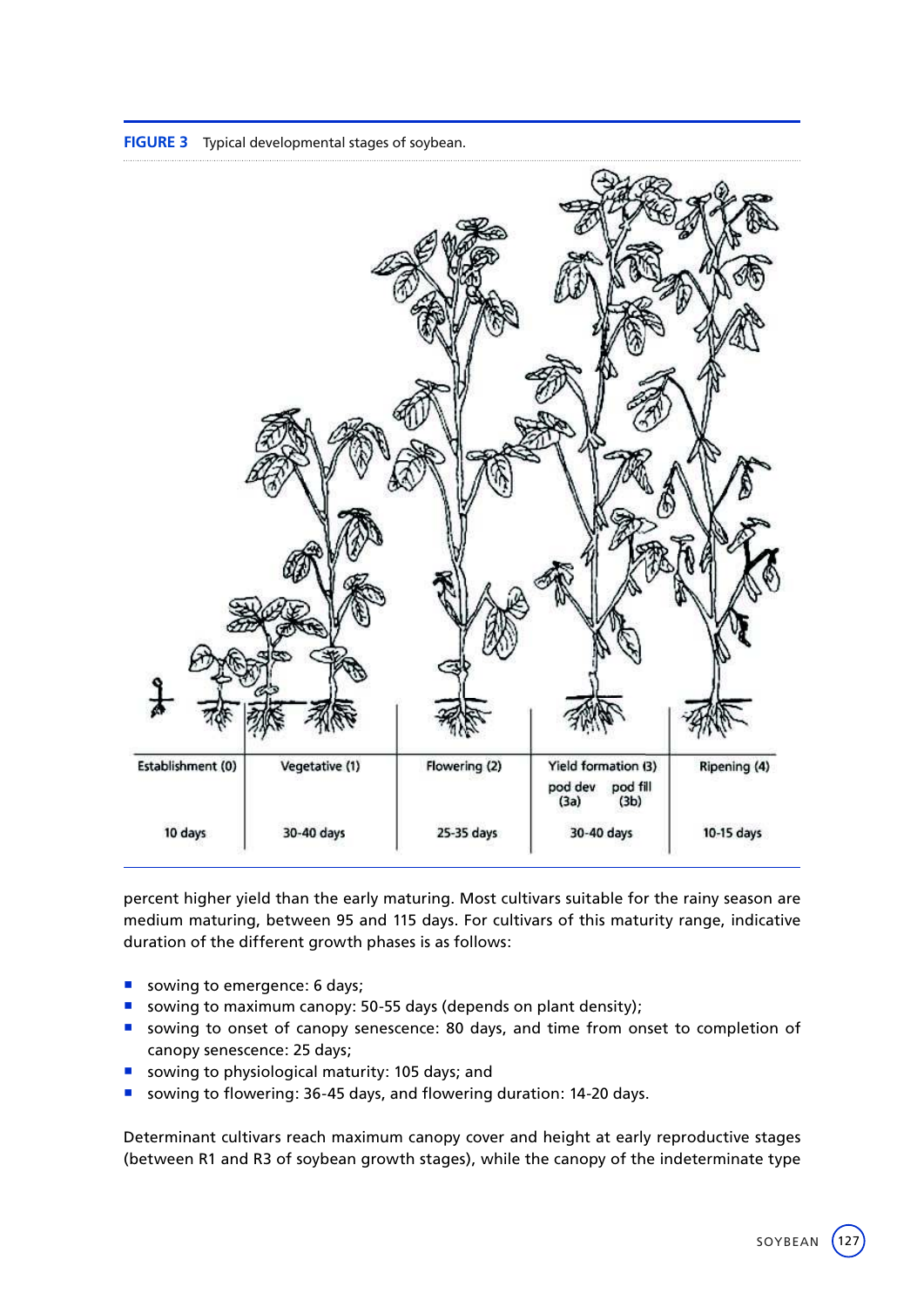can continue to grow after this. Maximum canopy cover varies between 65 and 95 percent depending mostly on row spacing and plant density. Soybean flowers are white or purple, very small and borne in short clusters. Only about 25 to 60 percent of the flowers actually produce pods, which become prominent one to two weeks after the flowers appear. Pod setting lasts two to several weeks, longer for the indeterminate cultivars. When conditions are not limiting, a pod produces three to four seeds and they fill in about one month.

As for all crops, soybean preferentially grow roots relative to shoot at germination to shortly after emergence. Maximum depth of rooting for soybean is about 1.3 to 1.8 m deep and can reach up to 2.40 m, depending on water status, soil type and temperature, and life cycle length of the cultivar (Kanemasu, 1981). Most roots are located in the upper 0.3 m of soil, but prolonged dry periods cause roots to proliferate more in the deeper soil layers. As is the case for other crops, water stress increases the root to shoot ratio, and tends to increase total root length. Soybean genotypes vary in their growth and development of root systems.

# **WATER USE & PRODUCTIVITY**

Depending on climate, soils, crop cultivar, and management practices, evapotranspiration (ET) of soybean varies between 300 mm and 800 mm. In India, soybean ET was reported to be around 450 mm. Seasonal water use of 330 mm to 760 mm has been reported in the United States, and similar values in Australia. *FAO Irrigation and Drainage Paper* No. 56 presented values between 450 and 825 mm. Peak daily water use of soybean is about 8-9 mm/day, which normally occurs as maximum canopy cover is reached (near full bloom to beginning of pod filling).

Biomass water productivity (WP<sub>B/FT</sub>) of soybean, i.e. slope of the linear relationship between biomass and cumulated ET, has been found to vary from 1.2 to 1.6 kg/m<sup>3</sup> in studies carried out in different parts of the world. Higher WP<sub>B/ET</sub> values were observed in the United States/ Canada studies while lower values were found in India. The difference may be due to limitation of nitrogen and other mineral nutrients in the latter. For oilseed crops such as sunflower and soybean,  $WP_{B/FT}$  decreases after anthesis because the protein and oil in the seed require more energy and photosynthetic assimilates to make than cell walls or starch. Soybean showed significant increase in seed yield with elevated atmospheric CO<sub>2</sub>, by up to 35 percent.

# **RESPONSE TO STRESSES**

Water, temperature, nutrient stresses affect the growth and development of soybean. Vegetative (leaf and stem) growth is very sensitive to water deficits. Water stress that occurs at the beginning of podsetting to full seed-filling has a greater negative impact on yield than when it occurs at other stages. The seed-filling period is very critical to yield. If environmental conditions are adverse (drought, hail, or disease), seed-fill will be restricted and yields will be cut severely (Doorenboos and Kassam, 1986).

Soybean is very sensitive to frost at seed emergence and pod filling, but losses due to frost in grain yields for indeterminate cultivars are less compared to other cultivars because of the extended flowering period.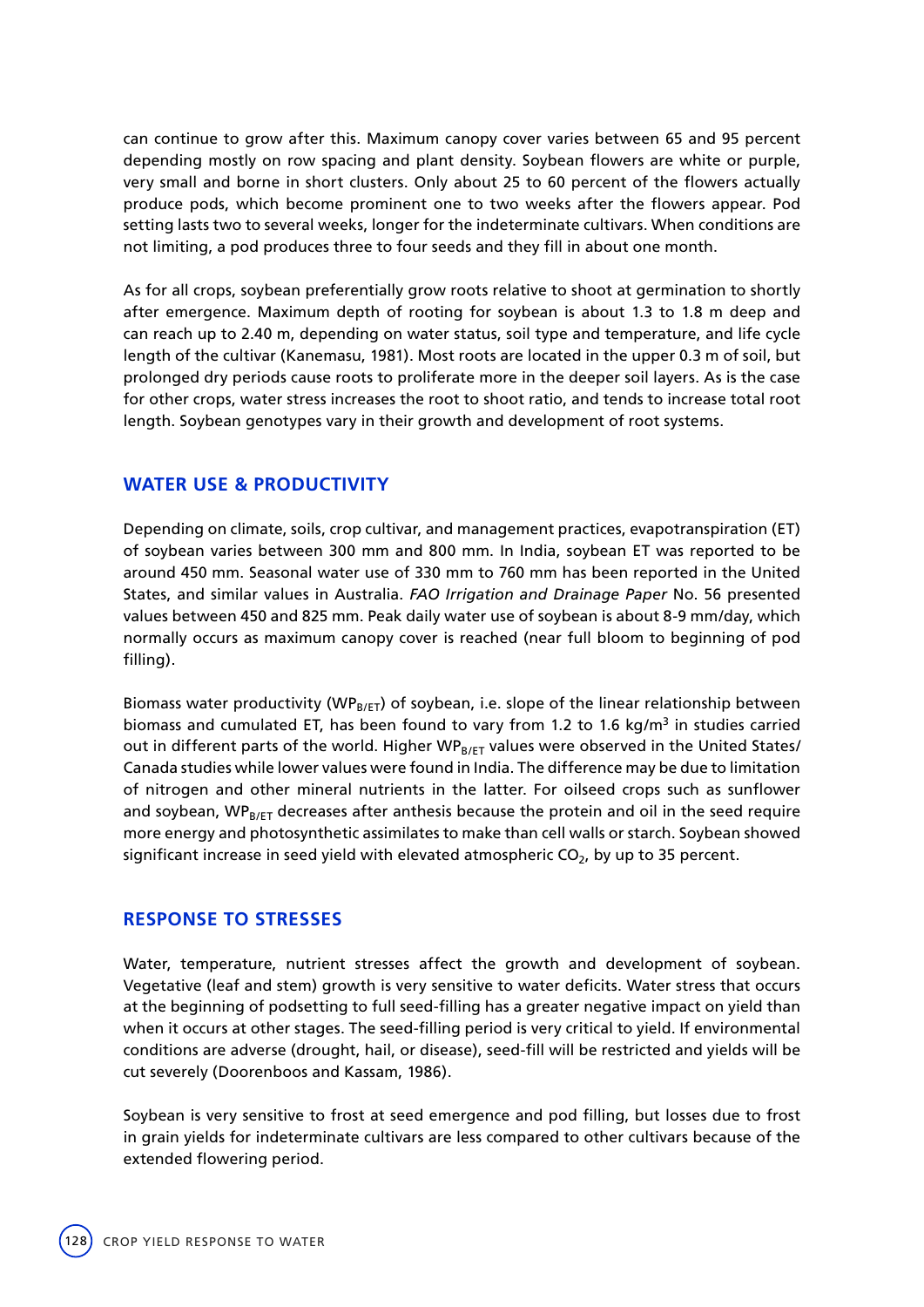A number of studies indicate that soybean yields are not substantially affected until the root zone soil has been depleted below 60 percent of total available water (TAW), provided canopy development has not been hampered by prolonged mild water deficits during the vegetative phase. Water stress during grain filling reduces seed size considerably, and water stress after flowering and during pod filling is most critical (Doss and Thurlow, 1974). In addition to the usual inhibitory effects on leaf expansion, transpiration and photosynthesis, water deficits also inhibits nitrogen fixation in soybean.

Excess moisture severely affects germination and early growth of soybean. However soybean tolerates flooding or waterlogging up to 7 days, but yield can be reduced by more than 40 percent if prolonged flooding occurs at floral initiation or beginning of the seed filling stage. In addition to being detrimental to root activities, flooding reduces nodulation. Soybean exposed to flooding for more than 8 days produce adventitious roots on the stem with aerenchyma tissue which facilitates oxygen diffusion to the submerged apical root portion (Mayaki *et al.*, 1976).

Soybean can be grown in a wide range of soils, except those that are very sandy, with optimum growth in alluvial soils high in organic matter. Usually, the fertilizer phosphorus and potassium requirements are 35 to 70 kg/ha  $P_2O_5$ , and 36 to 84 kg/ha K<sub>2</sub>O. Soybean is often assumed to be capable of fixing atmospheric nitrogen to meet its requirement for high yield; although benefit from a starter dose of 10 to 20 kg/ha N is recognized. However, this assumption may not hold under conditions of high yield potential but with a soil low in organic and mineral nitrogen. A soybean crop at maturity contains on average 70 kg of N, 30 kg of P $_2$ O<sub>5</sub>, and 60 kg of K2O per tonne of grain produced. So a yield of 3 tonne/ha would require at least 210 kg/ ha of N by symbiotic fixation and uptake from the soil. A number of studies have shown that even under favourable conditions, symbiotic fixation usually supplies not much more than half of the N, with the rest coming from the soil. Nitrogen fixation is reduced under water stress; irrigation and rainfall distribution greatly affect N accumulation and N supplies from those fixed.

Soybean cultivation is successful in climates with warm summers, and optimum growing conditions at mean temperatures of 20 °C to 30 °C. Days to flowering of soybean were shortest at 30 °C, and an increase in days to flowering at 25 °C, 35 °C and 20 °C has been observed. At 20  $\degree$ C self pollination without opening of the flowers has been reported for various cultivars, so has abortion of flower and newly set fruit at 35 °C. High canopy temperature (approaching 40 °C) reduces CO<sub>2</sub> assimilation rate, and low stem temperature slows translocation, which stops in soybean at  $2^{\circ}$ C to  $3^{\circ}$ C.

Soybean is generally sensitive to salinity, but cultivars differ substantially in their salt tolerance. Some moderately tolerant cultivars exclude chloride from their leaves. High phosphate supply in the growth medium increases sodium uptake and reduces salt tolerance of some cultivars.

### **IRRIGATION PRACTICE**

Soybean is commonly grown under rainfed conditions; for example, only 8 percent of the total area in the United States is irrigated. Efficiency of applied water is highest when irrigation is applied during the reproductive stage (around R3 stage) relative to applications before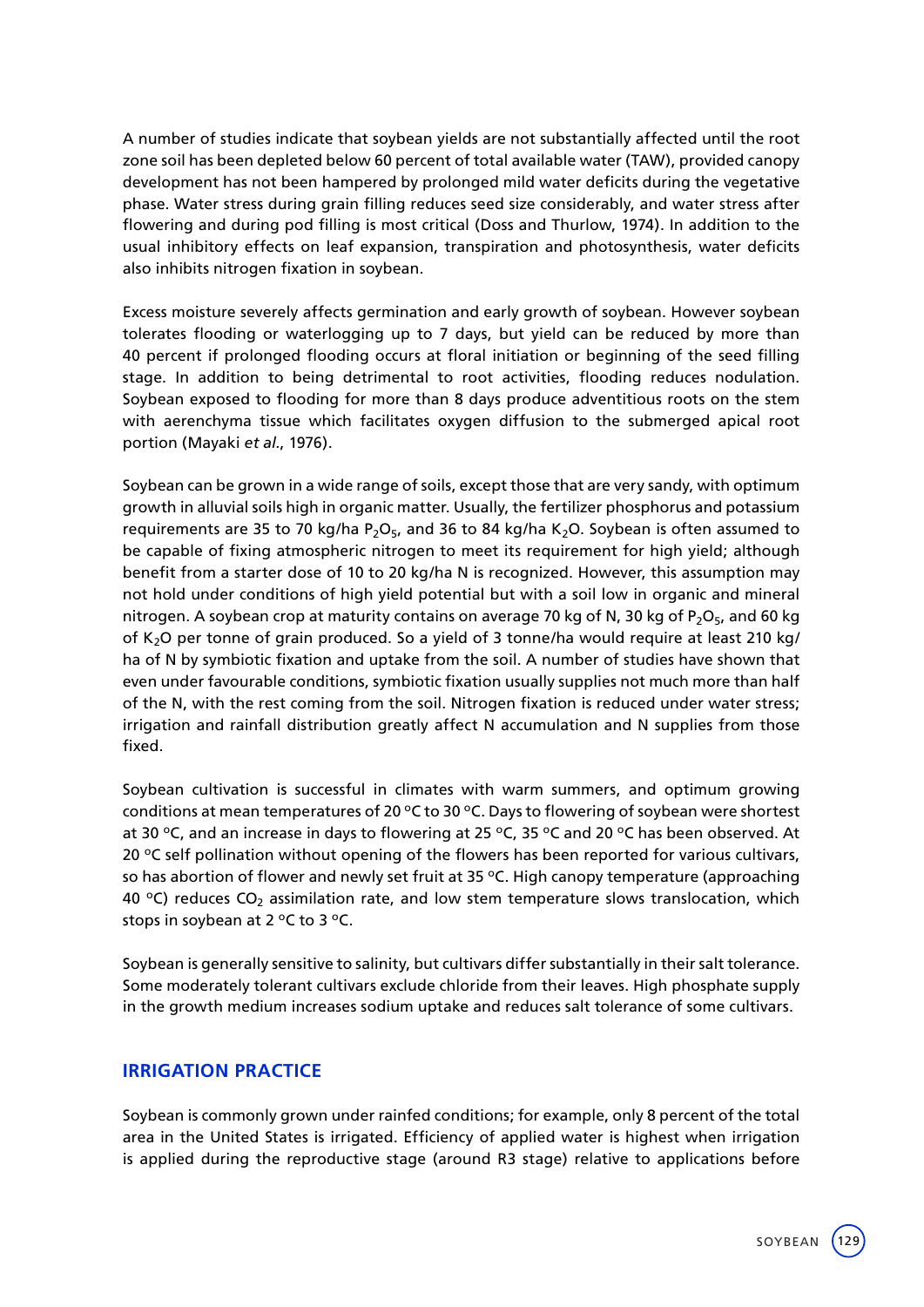flowering. Irrigation during pod filling also prevents or stops accelerated canopy senescence caused by water stress, ensuring good green canopy cover to continue photosynthesis and maximize translocation of assimilates and minerals from leaves to seeds. As with other crops, the irrigation requirement of soybean varies, depending on rainfall, climate, water storage capacity of the soil and rooting depth. The number of applications varies from a minimum of 2 to a maximum of 8 irrigations in the season to ensure that the crop is not exposed to substantial stress once pod setting has begun. Irrigation scheduling, based on 60 percent depletion of TAW, consumes less water without severely affecting crop yields if soil water content is adequate at sowing. In many cases a single irrigation at late bloom is most beneficial compared to any other growth stage.

Surface irrigation by flooding, ridge and furrow, basin, and border application methods are commonly practised. Sprinkler irrigation by center-pivot, side-roll, traveling-gun, tow-line, and solid-set, is also practised in some countries. When soil water is deficient, irrigation increases plant height, leaf area, leaf number and length of primary root, as well as the dry weight of stems, leaves, reproductive organs and roots (Rhine *et al.*, 2009).

### **YIELD**

Soybean yield averages around 2.0 to 2.5 tonne seed/ha (at 13-14 percent seed moisture content) for major producing countries but in developing countries, a large yield gap exists between farmers' yields and achievable soybean yield. Average soybean yields in the United States approach 3 tonne/ha, and in Brazil, 2.7 tonne/ha (Bhatia *et al.*, 2008; Singh *et al.*, 2009). In Europe, Italy has the highest average yield, at 3.5 tonne/ha. The yield is 1.6 tonne/ha in China while it is only 1 tonne/ha in India. The yield potential of cultivars of variable duration (65-130 days) in India ranges between 1.2 to over 4 tonne/ha with low to high input crop management (Singh *et al*. 2009). In the United States, top yields of over 5 tonne are not unusual in some areas. This difference in yield is probably related to differences in management practices and to the different nutrient status of the soil, including nitrogen, with a tendency of the crop to be exposed to nutritional stress in low-yielding farming systems. Soybean is primarily utilized as the source of protein and oil. The seeds contain 40-42 percent protein and 17.5 percent to 20 percent oil, with polyunsaturated fatty acids such As oleic and linoleic acids dominating. Soybeans grown in different locations can vary substantially in protein, amino acids and lipid concentrations, as indicated by a study comparing the chemical compositions of beans grown in China with those grown in the United States and Brazil (Grieshop and Fahey, 2001). It appears that environmental conditions under which soybeans are grown can significantly impact chemical composition and nutritional quality.